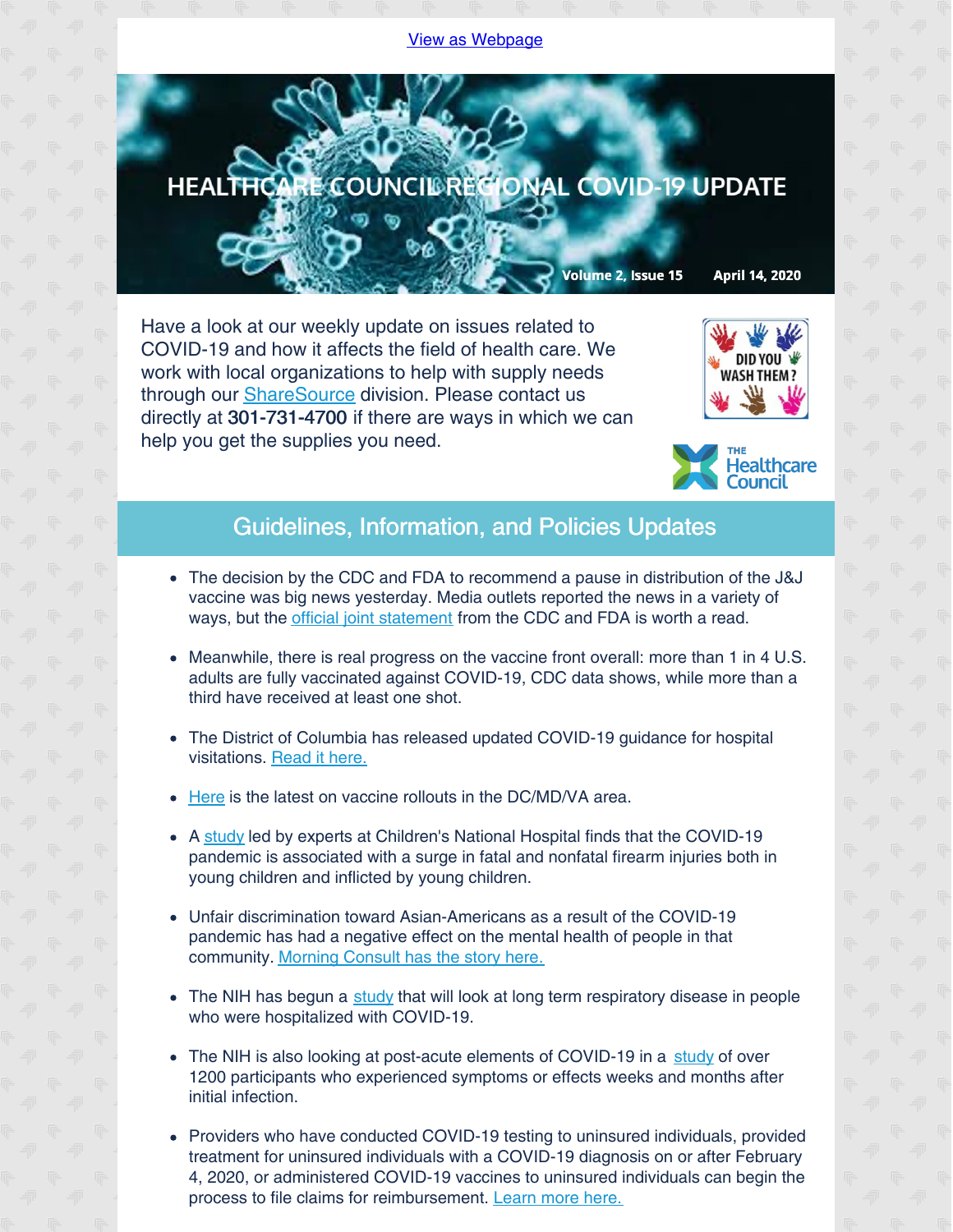HHS to expand COVID-19 Vaccine Program to all community health centers across the U.S. [Read](https://www.hpnonline.com/infection-prevention/crisis-planning-outbreak-response/article/21218133/hhs-to-expand-covid19-vaccine-program-to-all-community-health-centers-across-us?utm_source=HPN+Daily+Newsletter&utm_medium=email&utm_campaign=CPS210409076&o_eid=8887J6354667A2S&rdx.ident=%5Bobject+Object%5D&oly_enc_id=8887J6354667A2S) more from HPN here.

## Education, Learning, and Resources

- Join us for our Virtual Supply Chain Divisional Meeting: April 20, 2021 12 pm: Guest speaker, Jane Pleasants, recently retired Vice President for Supply Chain Management at Duke, now Executive Director of Strategic Marketplace Initiative (SMI), will present on "Best Practices for High-Performing Supply Chains." We encourage all supply chain leaders to register by clicking [here.](https://us02web.zoom.us/meeting/register/tZUkfuytrzkqHNwDfNBFCuSKu2S_C6byKOT9) Please feel free to share this with your colleagues in supply chain.
- Join DC Health for PDMP Lunch & Learn: April 23, 2021 12 pm | Mandatory Query Amendment Webinar

Each moment spent in front of a computer is time that could have been spent with a patient. Join the webinar to learn how you can improve access and use of PDMP data by quickly accessing it in your clinical workflow. A goal of the DC Prescription Drug Monitoring Program (PDMP) is to share data with health care providers, prescribers and pharmacists to improve their ability to identify and reduce diversion of prescription drugs while not impeding the appropriate medical utilization of controlled substances. DC Health covers the cost of PDMP-EHR integration in an effort to help local health care providers. Participants will learn how to access the PDMP in the EHR and easily comply with mandatory query requirements. Integrating the DC PDMP into your EHR will allow you to access the PDMP data in one click, saving up to four minutes for each patient [encounter.](https://dcnet.webex.com/webappng/sites/dcnet/meeting/info/60593ac6d7b24e14a5302103bfd4d3cd?isPopupRegisterView=true) Register for the event here.

- Join us for our Virtual Pharmacy Divisional Meeting: April 28, 2021 12 pm: Guest speaker, Todd [Barrett,](mailto:todd.barrett@phthealth.com) RPh, will present on the Drug Quality and Security Act of 2013. Todd serves as the CEO of  $T1$ , a healthcare provider specializing in telehealth as a tool to improve healthcare and patient outcomes. He is also the President of **Providence Health [Technologies](https://phthealth.com/)** (PHT), a company specializing in the development of technologies to foster integration and build access to medications at low cost. Register [here.](https://us02web.zoom.us/meeting/register/tZIsceytqD4jG9Vky6bnEAInWch9_pyBZJaK)
- DCHA & MedStar Georgetown University Hospital Serve On Future of Heath Care Panel - May 6: DCHA's President & CEO Jacqueline D. Bowens and MedStar Georgetown University Hospital's President Michael Sachtleben will serve as panelists for the Washington Business Journal's Future of Health Care event on May 6. The event will focus on the COVID-19 vaccine rollout in Greater Washington, including the latest regarding the [pandemic](https://www.bizjournals.com/washington/event/166124/2021/future-of-health-care) and the potential return to work. Event details found here.

## General Information and Data Sources

Resources for National and Regional Up-to-the-Minute Data and Information:

- Johns Hopkins University global [COVID-19](https://gisanddata.maps.arcgis.com/apps/opsdashboard/index.html#/bda7594740fd40299423467b48e9ecf6) **Tracker**
- Latest Case data for each state can be found at these websites:
	- [Maryland](https://coronavirus.maryland.gov)
	- [Virginia](https://www.vdh.virginia.gov/coronavirus/)
	- District of [Columbia](https://coronavirus.dc.gov)
	- West [Virginia](https://dhhr.wv.gov/COVID-19/Pages/default.aspx)
- State Hospital Association information can be found at these websites:
	- Maryland Hospital [Association](https://www.mhaonline.org/resources/coronavirus)
	- Virginia Hospital and Healthcare [Association](https://www.vhha.com/resources/covid-19-resources/)